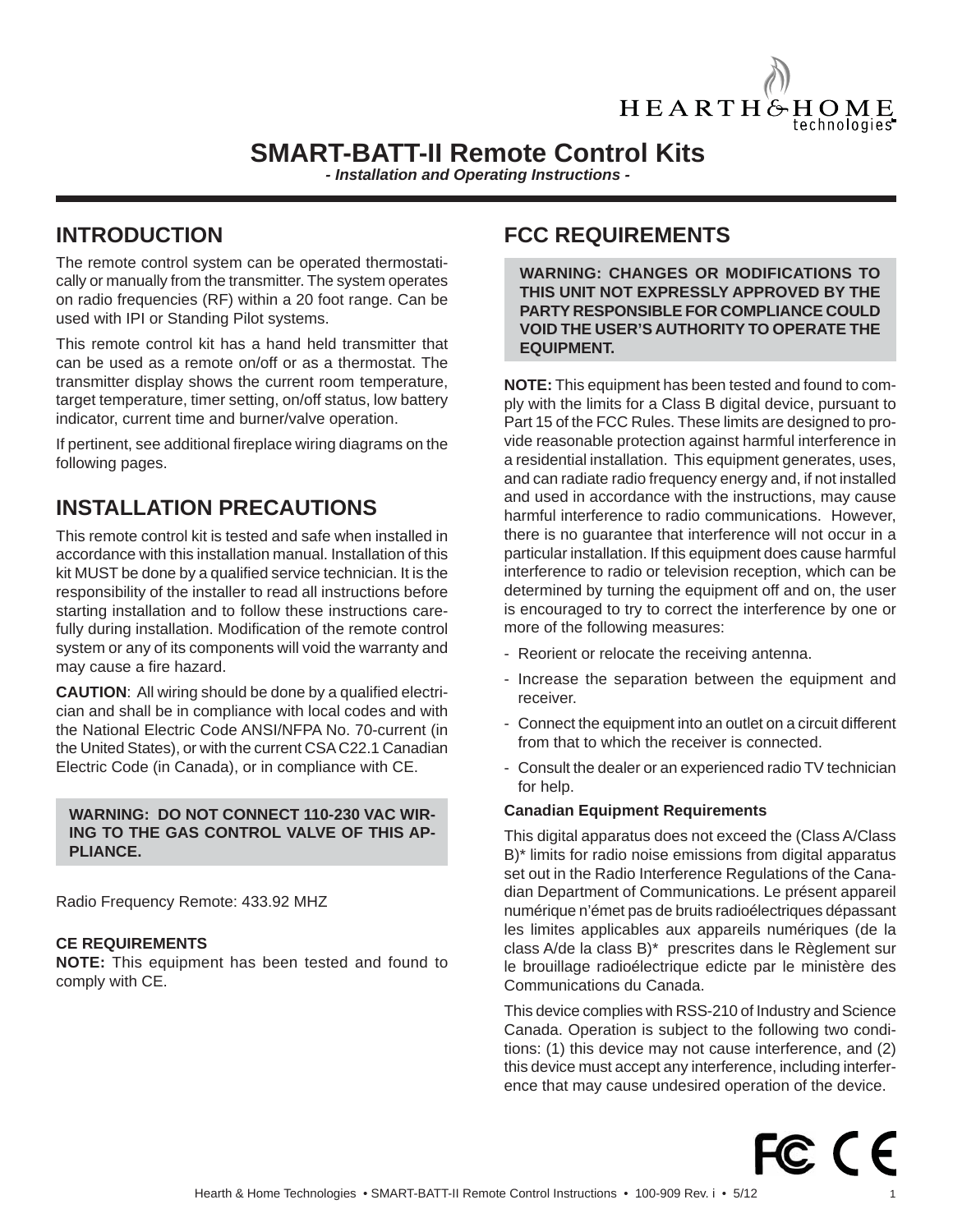# **HEARTH MOUNT**

The remote receiver can be placed on the fireplace hearth (see Figure 1), or under the fireplace behind the control access panel. Position it close to the front in the right or left corner where the ambient temperature inside the receiver case does not exceed 120°F.

**NOTE:** The remote receiver will only respond to transmitter when the switch cover on the receiver is in the REMOTE position. If the system does not respond to the transmitter, see MATCHING SECURITY CODES, and recheck battery position in the remote receiver.

# **RECEIVER WIRING INSTRUCTIONS**

Incorrect wiring connections WILL cause damage to the gas valve or electronic module operating the gas appliance and may also damage the remote receiver.

Make sure the remote receiver switch is in the OFF position. Use 18 gauge stranded wires for connections between the terminal wiring block on the millivolt gas valve or electronic module and the wire terminals on the remote receiver. For best results, use wire measuring no longer than 20 ft.

## **Wiring Millivolt Valves**

Connect the remote receiver by connecting each of the two wires leading from the TH terminals on the gas valve (see Figure 2) to either of the two wire terminals on the receiver. Normally it does not matter which wires go to which terminal.

# **Alternative Wiring for units with a Wall Switch**



**Figure 2. Wiring Millivolt Valves**

mП ⊣⊞ा

**Figure 1. Remote Receiver**

**ON/OFF REMOTE SLIDE SWITCH**

> **THERMOPILE/ PILOT LIGHT**

**TERMINAL BLOCK ON MILLIVOLT GAS VALVES**

**TP TH**

**TH TP** 

**WIRE TERMINALS**

> **WALL SWITCH**

**REMOTE RECEIVER**

(III)

### **A. Wiring Millivolt Valve with Rocker**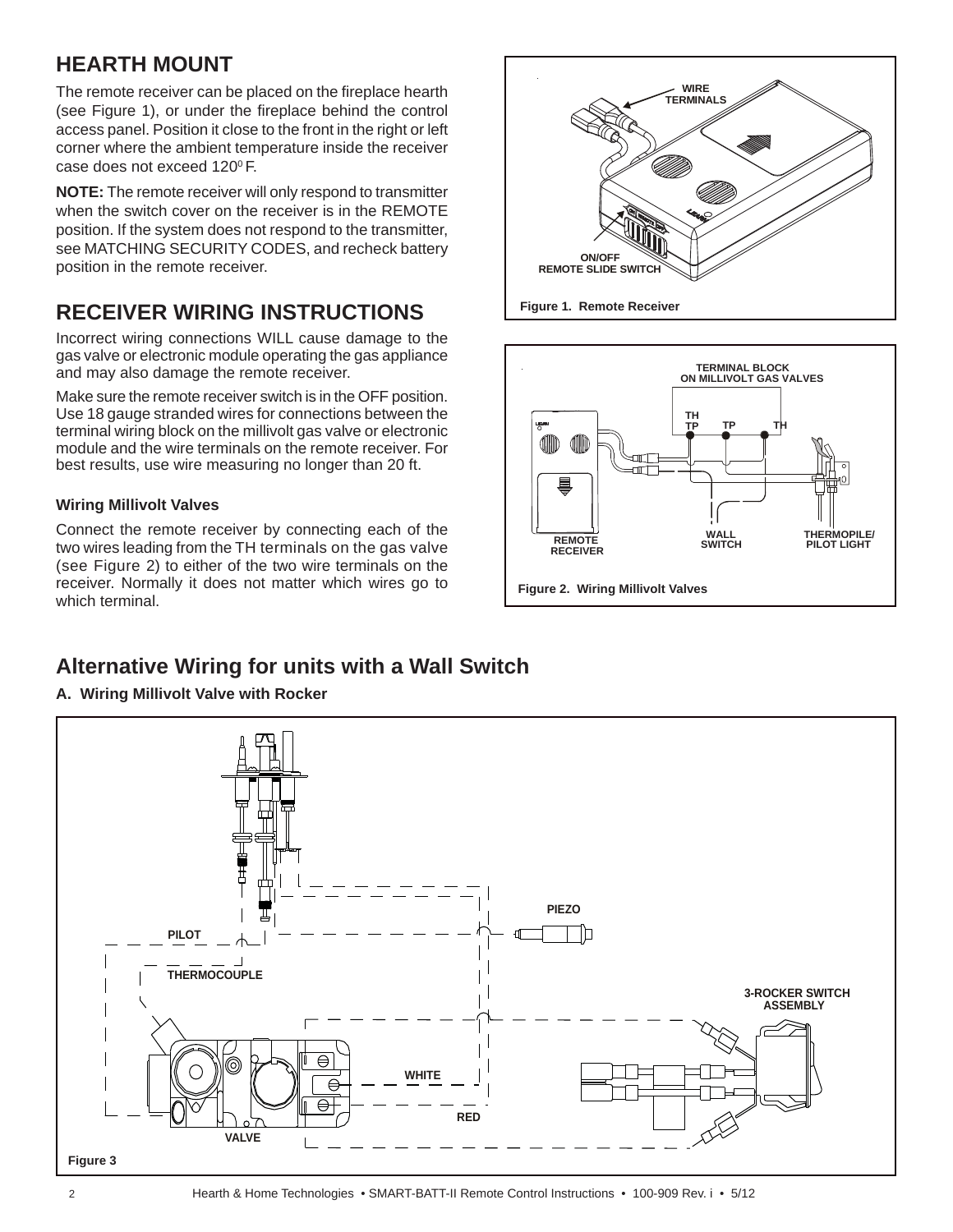

If your fireplace is wired like Figure 3 find the leads on back of the switch marked "For use with remote or wall switch only" and take the leads and plug them into wire lead on remote receiver box (see Figure 4).



## **B. Wiring Millivolt Valve with 3-Wire Assembly**

If your fireplace is wired like Figure 5 remove 3 wires from the valve by unplugging the spade from the valve. Install the jumper wire on the terminal on the valve as shown in Figure 6. Then install one of the leads from the receiver onto the valve and the other wire onto the lead from the jumper wire.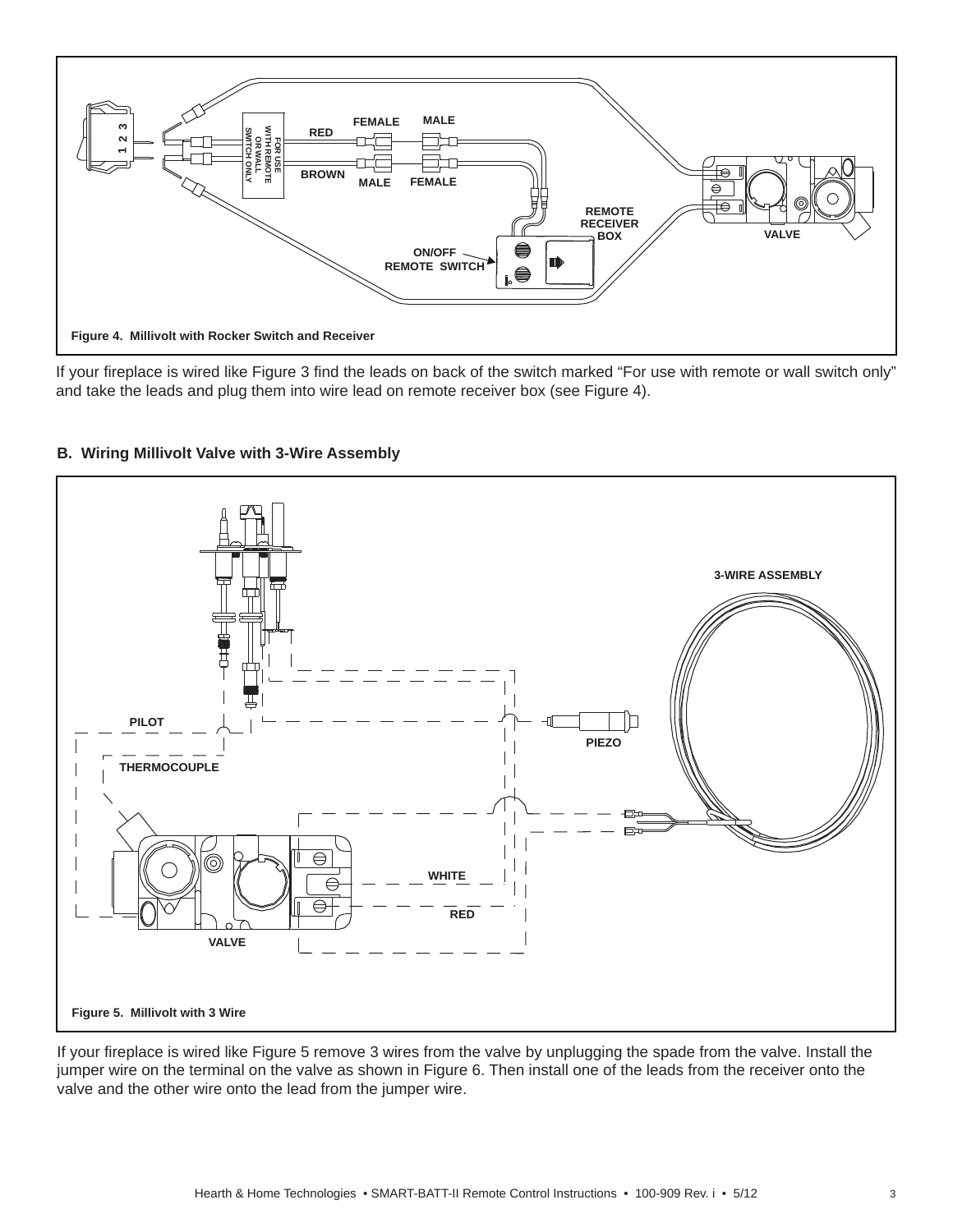

## **C. Wiring Intermittent Pilot Ignition (IPI) with Rocker Switch**

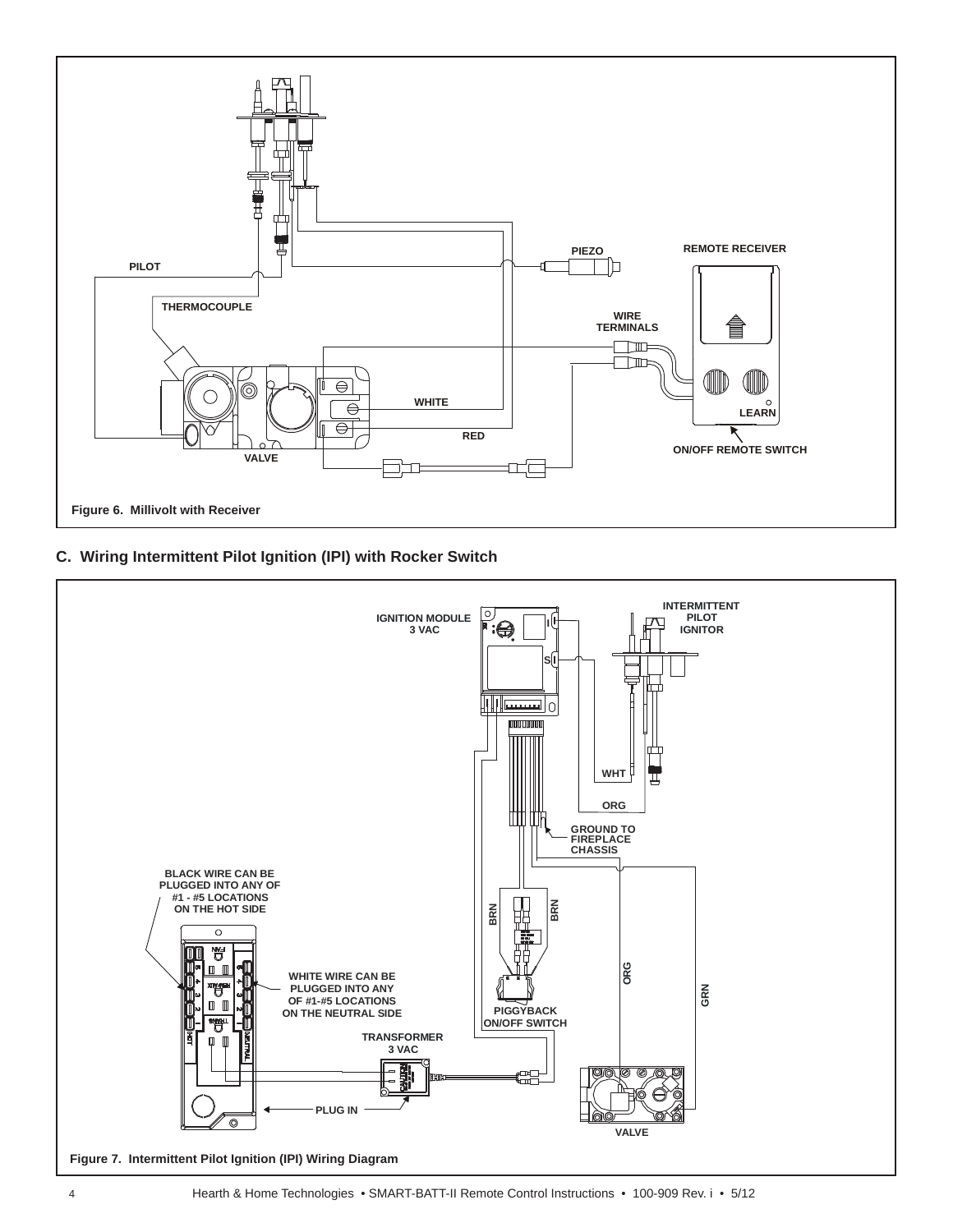If your fireplace looks like Figure 7, find the leads on the back of switch marked "For use with remote or wall switch only". Take the leads and plug them into wire leads on remote receiver box (see Figure 8).

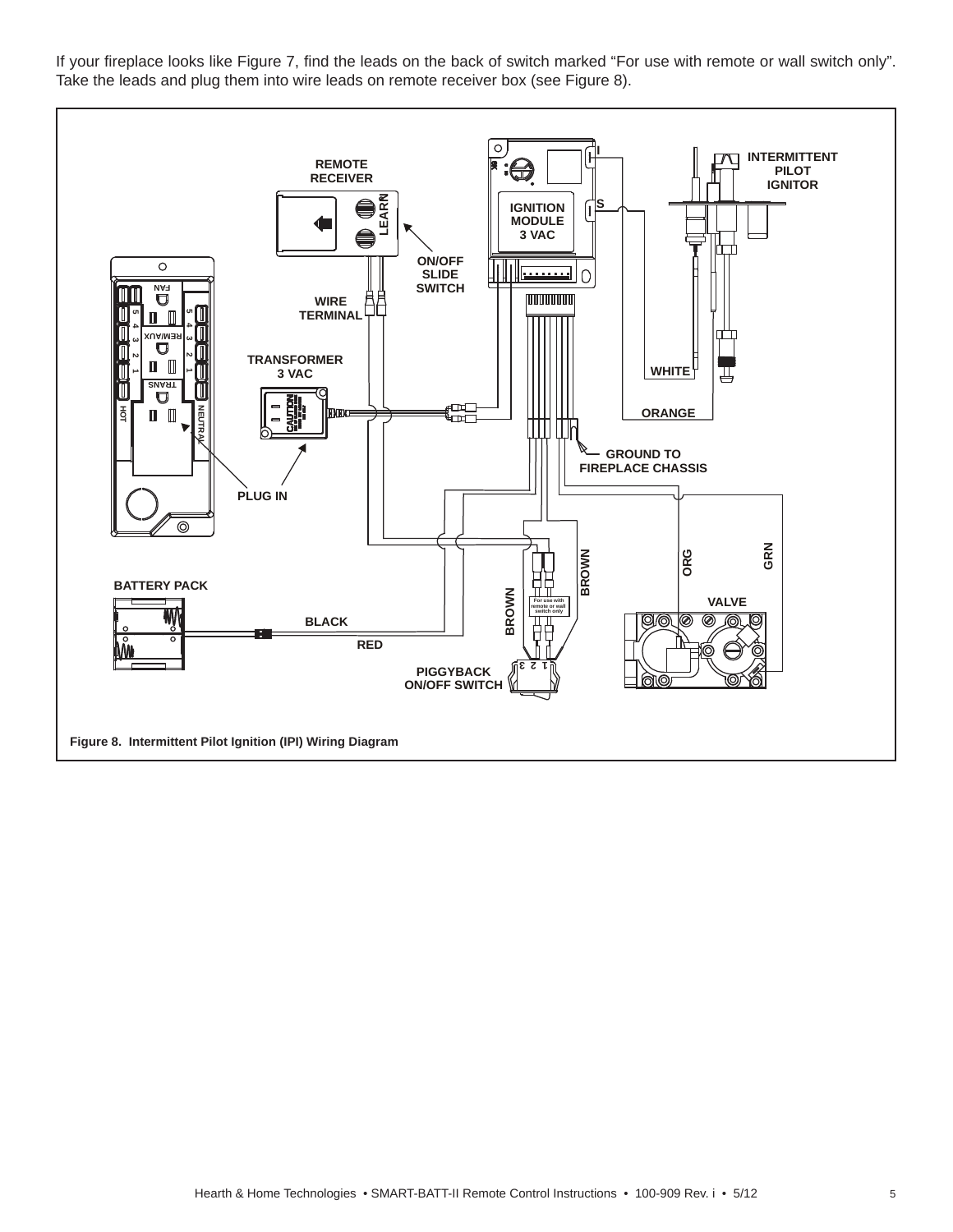**D. Wiring Intermittent Pilot Ignition (IPI) with 3-Wire Assembly**

![](_page_5_Figure_1.jpeg)

If your fireplace looks like Figure 9 remove the 3-wire off the jumper wire by unplugging the spade from jumper wire. Install the jumper wire on the wire as shown. See Figure 10. Then install one of the leads from the remote receiver onto the valve and other wire into the lead on the jumper wire.

![](_page_5_Figure_3.jpeg)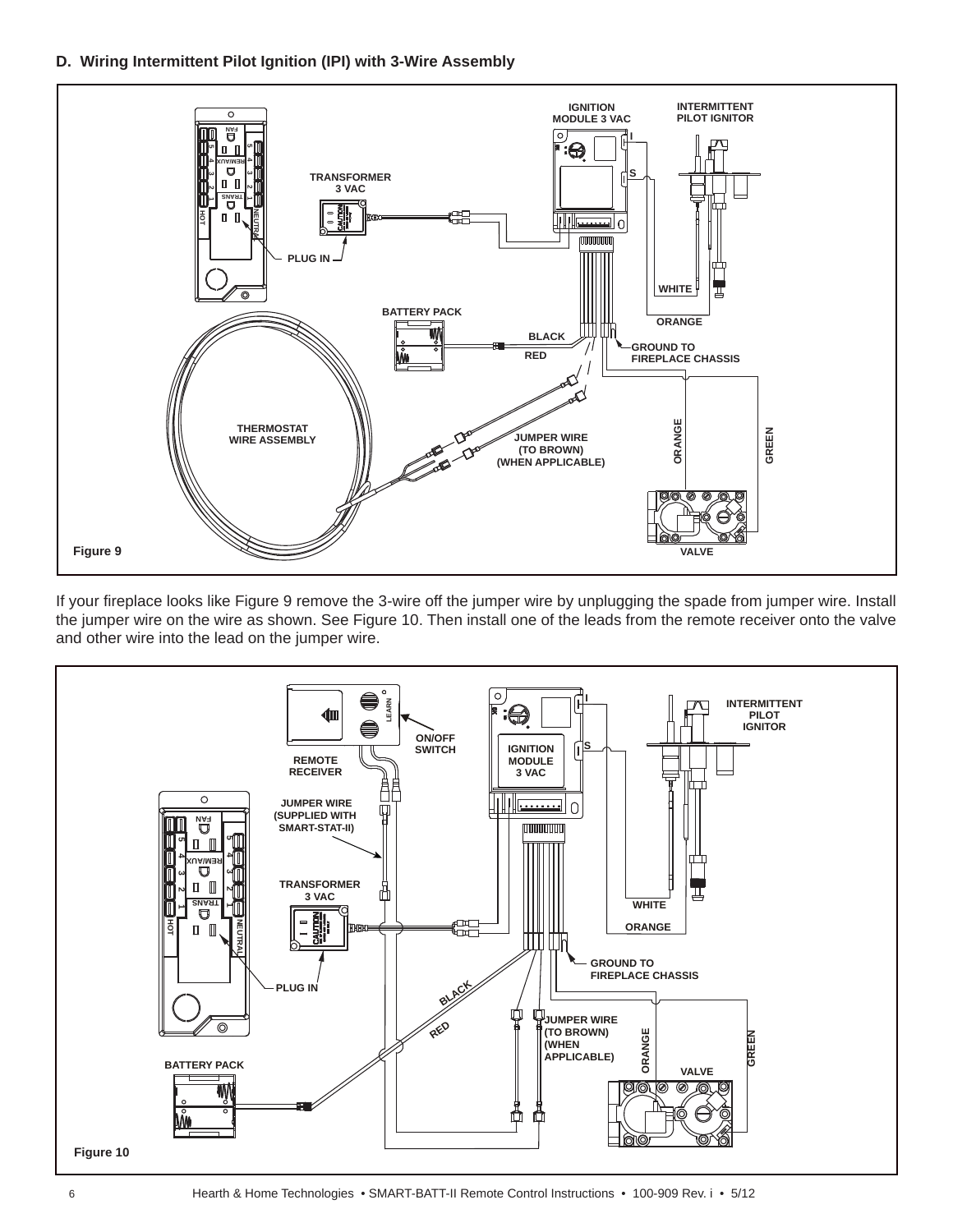**NOTE:** The remote receiver houses the microprocessor that responds to commands from the transmitter to control system operation. It emits one beep when it receives an ON or OFF command manually, but no beep when cycling on and off automatically in THERMO mode.

The remote receiver has a 3-position slide switch: OFF/ REMOTE/ON (see Figure 11).

![](_page_6_Figure_2.jpeg)

**NOTE: The remote receiver will only respond to the transmitter when the 3-position slide button on the remote receiver is in the Remote position. If the system does not respond to the transmitter on initial use, see section Matching Security Codes.**

- 1. With the slide switch in the ON position, the system is on.
- 2. With the slide switch in the REMOTE position, the system only operates if the remote receiver receives commands from the transmitter.
- 3. With the slide switch in the OFF position, the system is off.

**NOTE:** The slide switch should be placed in the OFF position if you will be away from your home for an extended period of time. Placing the switch in the OFF position also functions as a safety "lock out" by turning the system off and rendering the remote receiver inoperative.

## **TRANSMITTER**

**Important: Before operating remote control, transmitter and receiver must have matching security codes. See section 'Matching Security Codes'.**

**Important:** Review 'Thermo-Safety/Communication-Safety Features' under 'Transmitter Safety Features' section. These signal/temperature safety features shut down the fireplace system when a potentially unsafe condition exists.

**Important:** Review 'Auto Shutdown' section. This safety feature shuts down the fireplace after 9 hours of continuous operation, in ON mode only.

**Important:** New batteries are essential for proper operation of the multi-function transmitter. The transmitter operates on 2 AAA-size 1.5V batteries. Use Alkaline batteries for longer battery life and maximum operational performance.

Insert 2 AAA-size 1.5V batteries into the battery compartment on the back of the transmitter. When the batteries are correctly inserted, the screen will display numbers (see Figure 7 for LCD Display Screen).

**NOTE:** If the transmitter is activated from a very cold condition it may be necessary to allow the transmitter to stabilize to room temperature (could take up to 15 minutes) before accurate room temperatures are displayed on the screen.

**NOTE:** LCD screen is equipped with a "backlite" for easier viewing of LCD screen. Backlite illuminates when a function button is depressed. After 5 seconds elapses, LCD screen will return to its normal state.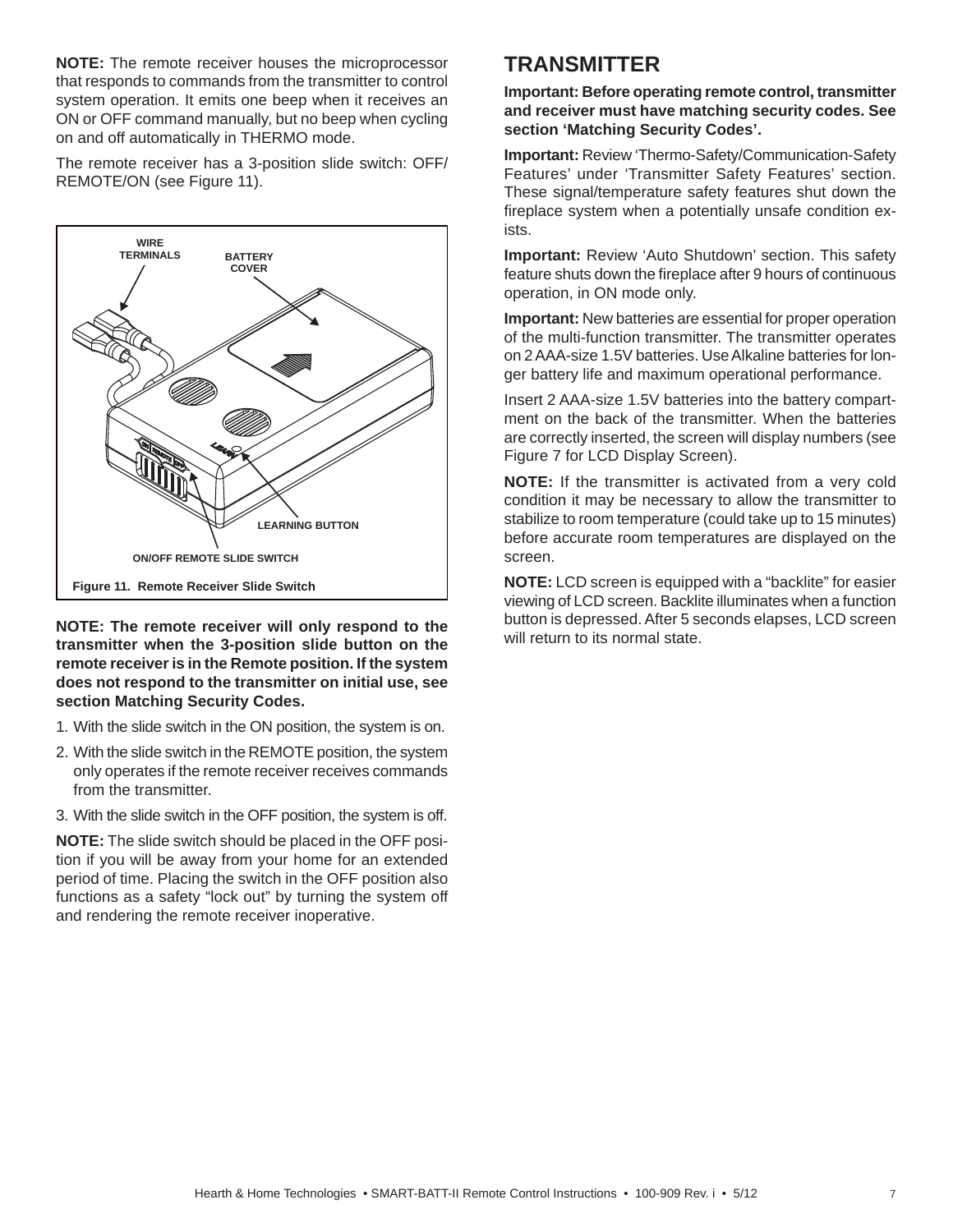- 1. **LOW** Battery power low. Replace batteries within two weeks.
- 2. **TIMER** Indicates time remaining before system shuts off, when timer-programmed, 9 - hour maximum setting.
- 3. **MODE** Indicates operation MODE of system. ON indicates the system is on, either manually or thermostatically. THERMO indicates the system will automatically cycle ON/OFF, depending on programmed SET temperature. OFF indicates the entire system is turned off.
- 4. **SET** Indicates desired SET room temperature for THERMO operation.
- 5. **FLAME** Indicates burner/valve operational.
- 6. **CLOCK** Indicates the current time in AM/PM.
- 7. **ROOM**  Indicates CURRENT room temperature.
- 8. **OF** Indicates degrees Fahrenheit (ºC indicates degrees Celsius).

**Figure 12. Transmitter LCD Display Screen** 

# **MATCHING SECURITY CODES**

It may be necessary to program the remote receiver to the security code of the transmitter upon initial use, if batteries are replaced, or if a replacement transmitter is purchased from your dealer. To program the remote receiver:

- 1. Set the slide button on the receiver to the REMOTE position.
- 2. Push the LEARN button (one beep will be heard) on the top of the remote receiver.
- 3. Then press the MODE button on the transmitter. Several beeps indicate the transmitter's code has been programmed into the receiver. When an existing receiver is matched to a new transmitter, the new security code will overwrite the old one. **NOTE:** When the LEARN button is depressed, "beeping" sounds should be heard.

If you are unsuccessful in matching the security code on the first attempt, wait 1-2 minutes before trying again.

## **OPERATING INSTRUCTIONS**

To operate the system, press the MODE button (Figure 12) on the transmitter to select the operational MODE desired.

- ON indicates the system is on, either manually, timed or thermostatically.
- THERMO indicates the system will automatically cycle ON/OFF, depending on programmed set temperature.
- OFF indicates the entire system is turned off.

Flip open the plastic cover on the front of the transmitter

MODE

 $SET$ 

**TIMER**<br>TIME

 $\overline{CP}$ 

**OOWIN** 

**NOTE:** Flashing numbers on the display indicate the system is waiting for input, such as using the UP and DOWN buttons to program a new setting. If no change is made to flashing digits within 15 seconds, the system will complete the procedure last programmed and reset the display to its normal state.

#### **Setting the Clock**

6

7

**3** THERMO ON

- 1. Press and hold the TIMER/TIME button on the transmitter for more than two seconds. The hour digit(s) will begin flashing (see Figure 12, Location #6).
- 2. Press the UP or DOWN button until the desired hour is displayed in AM or PM.
- 3. After setting the desired hour, press and release the TIMER/TIME button again to set the minutes; the minute digits will begin flashing.
- 4. Press the UP or DOWN button until the desired minutes are displayed.
- 5. Press and hold the TIMER/TIME button again for more than two seconds. The time digits will cease flashing, indicating the clock has been successfully set. You may also press the SET button on the transmitter to stop the time digits from flashing and set the time.

![](_page_7_Figure_28.jpeg)

OFF<sup>N</sup>

*TIMER*

۰

**ART MEET** ROOM SET *F F*

**LCD DISPLAY SCREEN**

5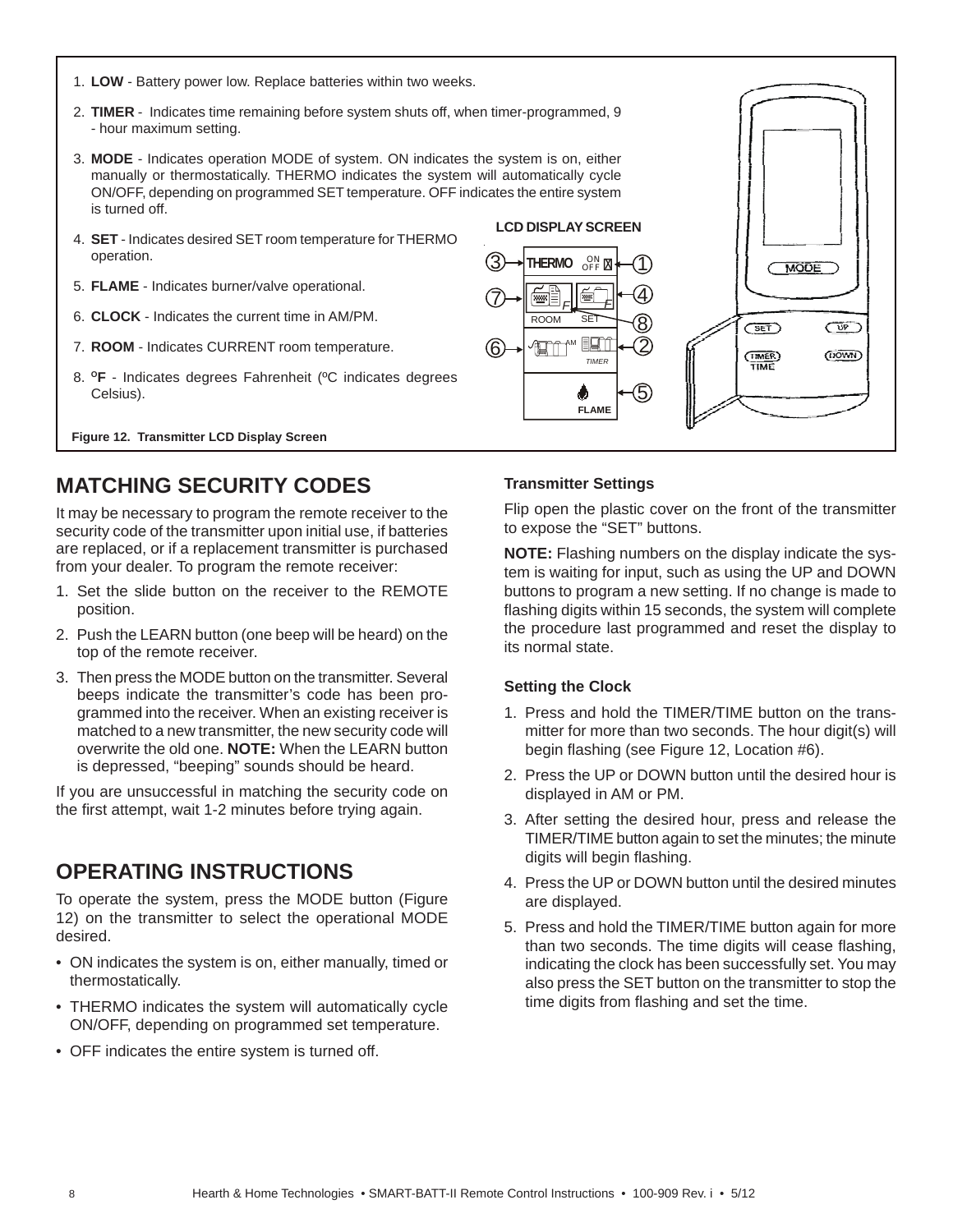![](_page_8_Figure_0.jpeg)

## **Setting ºF/ºC Scale**

The factory setting for temperature is degrees Fahrenheit (ºF). To change this setting to degrees Centigrade (ºC):

- 1. Remove the battery cover on the back of the transmitter and locate the "setting button" at the top center of battery compartment (see Figure 13).
- 2. Push setting button and  ${}^{\circ}$ F will begin flashing on the LCD screen (see Figure 12, Location #4).
- 3. Push the DOWN button on the transmitter to change ºF to ºC.
- 4. Push "setting button" on transmitter and Centigrade (ºC) degree readings will display on LCD screen.
- 5. Repeat this process to change back to Fahrenheit (ºF) reading, this time pushing the UP button. **NOTE:** LCD screen will return to normal state if setting button is not pushed within 15 seconds.

### **Setting Desired Room Temperature -**

#### **Thermo Operations**

This remote control system can be thermostatically controlled when the transmitter is in the THERMO mode. (THERMO must be displayed on the screen). The transmitter will "sense" the room temperature every two minutes automatically turning the fireplace ON or OFF thermostatically. To set the desired room temperature:

- 1. Press the MODE button to place the transmitter into THERMO mode. THERMO ON or OFF will display.
- 2. Press the UP or DOWN button to select the desired room temperature. The highest SET temperature is 99°F (32 ºC). The lowest SET temperature is 45 ºF (6 ºC).

**NOTE:** To prevent repeated thermo-cycling of the gas appliance, the sensing unit in the transmitter will only activate the remote receiver when the temperature change exceeds  $2^{\circ}$ F (1 ºC) above or below the SET (desired) temperature.

When the transmitter is in the THERMO mode, it should be kept away from direct sources of heat such as fireplaces, incandescent lighting and direct sunlight. Leaving the transmitter in direct sunlight, for example, will cause it to read the room temperature higher than it actually is.

#### **Setting the Countdown Timer**

This remote control system can operate with a built-in countdown timer when the transmitter is in the ON or THERMO modes (THERMO or ON must be displayed on the LCD screen).

- 1. Press and release the TIMER/TIME button on the transmitter. The word TIMER and 0:15 flash on the screen (see Figure 12, Location #2).
- 2. Press the UP and DOWN button to begin advancing through each of the countdown time options. Available countdown times are 15 min, 30 min, 45 min, 1 hour, 1 hr 30 min, and each additional half hour up to nine hours.
- 3. To set the TIMER, press the SET button on the transmitter. If the system is ON, it will remain on until the "time" has expired. If the system is in the THERMO mode, it will cycle on and off as the room temperature requires until the "time" has expired.

**NOTE:** When the timer is used in the THERMO mode, the THERMO operation will discontinue when the "time" has expired.

#### **Transmitter Low/Battery Indicator**

An "X" outlined by a battery on the right side of the LCD screen will appear when battery power has dropped significantly. At this time, approximately two weeks of battery power remains.

#### **Receiver Batteries**

The batteries must be replace once every season. It is recommended to replace at the beginning of the burn season with 4AA alkaline batteries.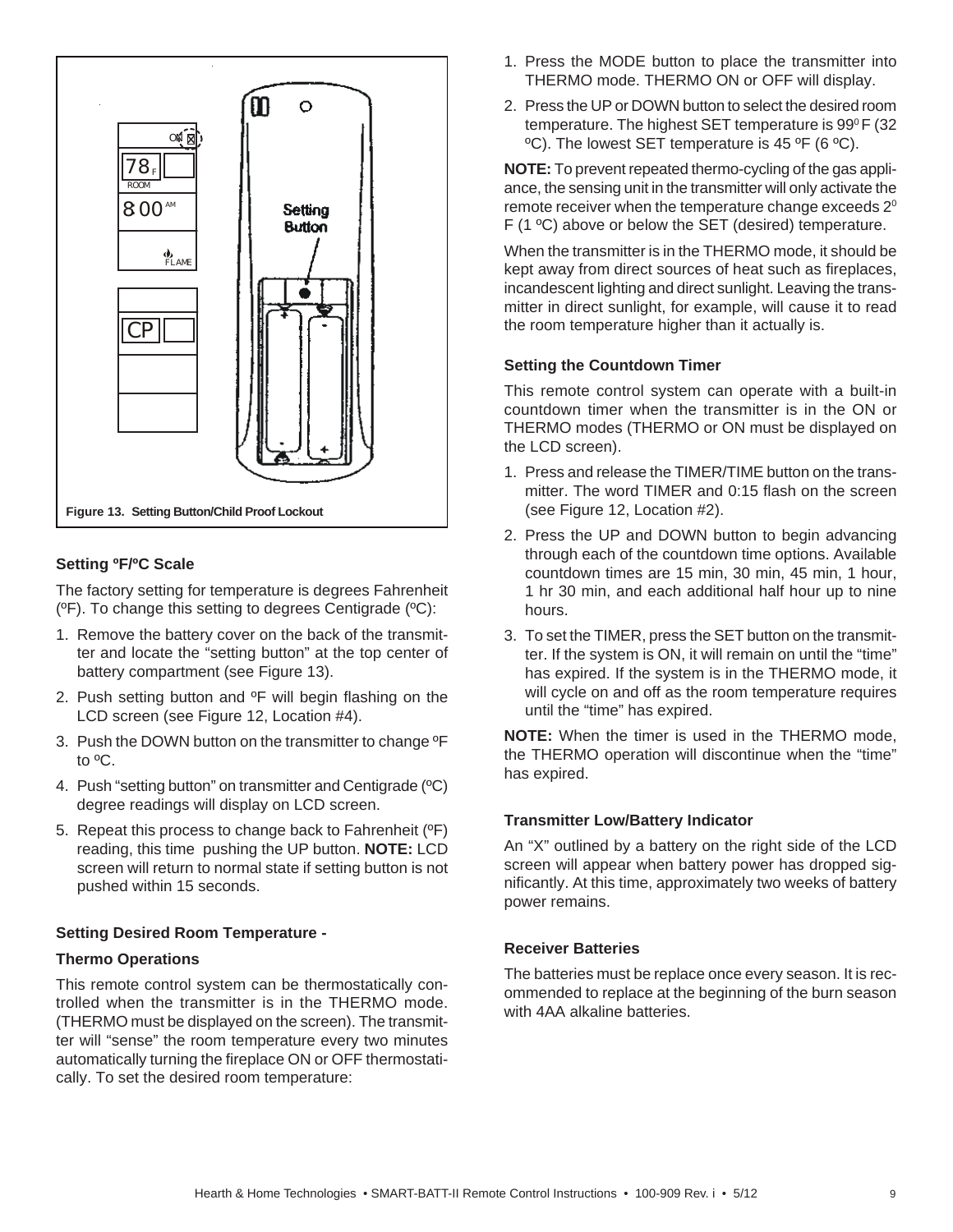## **Child Proof Lockout (CP)**

The transmitter contains a "Child Proof" lockout feature that prevents unauthorized use of the remote control. To access the "Child Proof" activation button, remove cover on BACK of transmitter. To activate LOCKOUT:

1. Press and hold in the "setting button" for 5 seconds. The letters CP will display on the LCD screen (see Figure 13). This prevents the activation of fireplace. When any function button is pressed ON/OFF etc. the letter CP will display on the LCD screen.

To deactivate LOCKOUT:

1. Press and hold in the "setting button" for 5 seconds. The LCD will display CP until 5 seconds have elapsed, and then the LCD screen will return to its normal state.

## **TRANSMITTER SAFETY FEATURES**

It is recommended that the TRANSMITTERS always be located within a 20 foot operating range of the fireplace, preferably in the same room in which the fireplace system is located. The TRANSMITTER features several safety features that alert the user when the TRANSMITTER is placed outside the 20 foot normal operating range.

### **Thermo-Safety and Communication-Safety Features**

This remote control has both a THERMO-SAFETY and COMMUNICATION-SAFETY function built into its software. It provides an extra margin of safety when the TRANSMIT-TER is out of the normal 20 foot operating range of the receiver. It is also activated when the batteries become weak or are removed from the transmitter.

In the THERMO-SAFETY feature (only in the THERMO or TIMER modes) the transmitter normally reads the ROOM temperature every 2 minutes. In addition to checking the temperature, the transmitter sends a signal to the receiver indicating that the transmitter and its batteries are still active.

In the COMMUNICATION-SAFETY feature, at all times and in all OPERATING MODES the transmitter sends a signal every fifteen (15) minutes to the receiver, indicating that the transmitter is within the normal operating range of 20 feet.

Should the receiver NOT receive a transmitter signal every 2 minutes (THERMO-SAFETY feature) or 15 minutes (COM-MUNICATION-SAFETY feature), the RECEIVER will begin a 2 HOUR (120 minute) countdown timing function. If during this 2 hour period, the receiver does not receive a signal from the transmitter, the RECEIVER will shut down the fireplace being controlled by the receiver. The RECEIVER will then emit a series of rapid "beeps". Then, after 10 rapid "beeps", the RE-CEIVER will continue to emit a single "beep" every 4 seconds until a transmitter signal is again received. The intermittent 4 second beeping will go on indefinitely until reset.

To "reset" the RECEIVER and operate the fireplace system:

1. Press the MODE button on the transmitter. The word ON must display on the LCD screen. The THERMO-SAFETY and COMMUNICATION -SAFETY operation is overridden and the system will return to normal operation depending on the MODE selected at the transmitter.

We recommend the user check the batteries in the TRANSMITTER to make sure the voltage is no less than 2.7 volts.

#### **Auto Shutdown**

This remote control has an Auto Shutdown feature incorporated into its system. When the transmitter MODE is in the ON position the fireplace will continuously operate for 9 hours. After 9 hours, the fireplace will shut down. To relight the fireplace:

1. Press the MODE button.

The transmitter must be positioned within a 20 foot operating range for the Auto Shutdown feature to operate.

## **SYSTEM CHECK**

### **Millivolt Valves**

Light the appliance following the lighting instructions that came with the fireplace. Confirm that the pilot flame is on. It must be in operation for the main gas valve to operate.

- 1. Slide the 3-position button on the remote receiver to the ON position. The main gas flame (i.e., the fire) should ignite.
- 2. Slide the button to OFF. The flame should extinguish (the pilot flame will remain on).
- 3. Slide the button to REMOTE (the center position), then press the MODE button on the transmitter to change the system to ON. The main gas flame should ignite.
- 4. Press the MODE button on the transmitter to change the system to OFF. The flame should extinguish (the pilot flame will remain on).
- 5. Press the MODE button on the transmitter to change the system to THERMO.
- 6. Advance the SET temperature on the transmitter to a temperature of at least 2 ºF (1 ºC) above the ROOM temperature displayed on the LCD screen and the system flame will ignite.
- 7. Set the SET temperature to at least  $2^{\circ}F$  (1  $^{\circ}C$ ) below the room temperature and the system flame will extinguish. Thereafter, it should continue to cycle on and off thermostatically approximately every two minutes as the ROOM temperature changes, but only when the temperature differential between ROOM and SET temperatures differs at least 2  $^{\circ}$ F (1  $^{\circ}$ C). The 2  $^{\circ}$ F differential is the factory setting.

### **Electronic Ignition System**

- 1. Slide the 3-position button on the remote receiver to the ON position. The spark electrode should begin sparking to ignite the pilot (the pilot may ignite after only one spark). After the pilot flame is lit, the main gas valve should open and the main gas flame should ignite.
- 2. Slide the button to OFF. The main gas flame and pilot flame should BOTH extinguish.
- 3. Slide the button to REMOTE (the center position).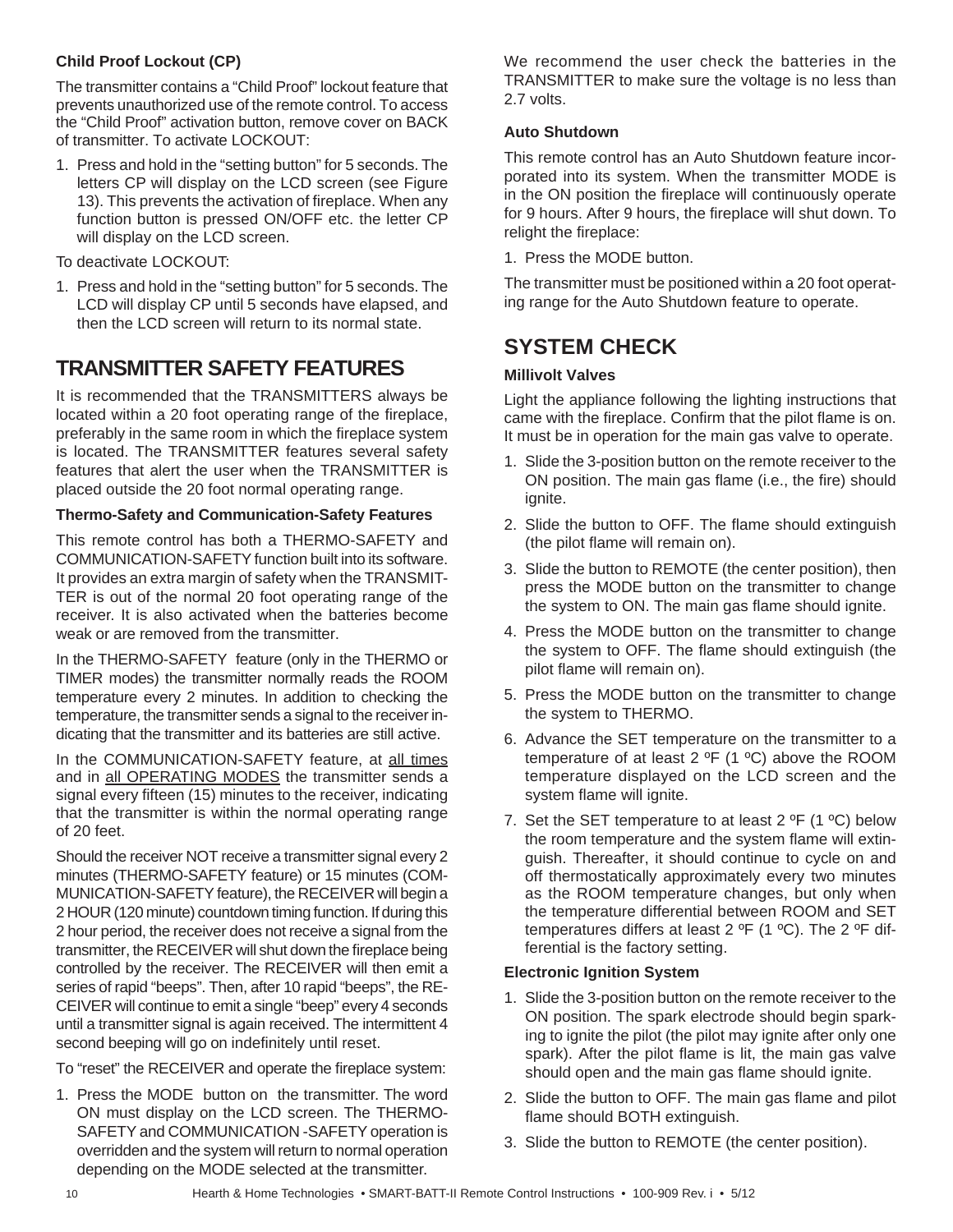- 4. Then press the MODE button on the transmitter to change the system to ON. The spark electrode should begin sparking to ignite the pilot. After the pilot is lit, the main gas valve should open and the main gas flame should ignite.
- 5. Press the MODE button on the transmitter to OFF. The main gas flame and pilot flame should BOTH extinguish.
- 6. Press the MODE button on the transmitter to change the system to THERMO.
- 7. Advance the SET temperature on the transmitter to temperature of at least 2 ºF (1 ºC) above the room temperature displayed on the LCD screen and the system flame will ignite.
- 8. Set the SET temperature to at least 2  $^{\circ}$ F (1  $^{\circ}$ C) below the room temperature and the system will extinguish. Thereafter, it should continue to cycle on and off thermostatically approximately every two minutes as the ROOM temperature changes, but only when the temperature differential between ROOM and SET temperatures differ at least 2  $\textdegree$ F (1  $\textdegree$ C). The 2  $\textdegree$ F differential is the factory setting.

## **Timer Operation**

The countdown timer will operate in either the manual ON or THERMO mode. Once the fireplace system is in an operating mode, set the countdown timer to turn off in 15 minutes. The timer function will allow operation to continue until the "countdown time" on the LCD screen expires. After 15 minutes elapses, the system should turn off.

## **GENERAL INFORMATION**

#### **Transmitter Wall Bracket**

The transmitter can be hung on a wall using the bracket provided. Locate the bracket on an inside wall sufficiently far away from direct sources of heat such as a fireplace, incandescent lighting, or sunlight so it detects ambient room temperatures, not a single heat source. If the bracket is installed on a solid wood wall, drill 1/8 inch pilot holes and install with the screws provided. If it is installed on a plaster/wallboard wall, first drill two 1/4 inch holes into the wall, then use a hammer to tap in the two plastic wall anchors flush with the wall, then install the screws provided.

#### **Transmitter Battery Life**

Life expectancy of the alkaline batteries in the transmitter should be at least one season. Check batteries annually. When the transmitter no longer operates the remote receiver from a distance it did previously (i.e., the transmitter's range has decreased) the batteries should be checked.

### **Receiver Batteries**

Life expectancy of the alkaline batteries in the receiver is one burn season. Replace with 4AA alkaline batteries at the beginning of each burn season.

## **Limited Warranty**

This REMOTE CONTROL SYSTEM is warranted for 12 months from the date of purchase or installation to the original purchaser to be free from defects in materials and workmanship. Damage to the SYSTEM caused by accident, misuse, abuse, or installation error whether performed by a contractor, service company, or owner, is not covered by this warranty. Seller will not be responsible for labor charges and/or damage incurred in installation, repair, replacement or for incidental or consequential damages.

Batteries and any damage caused by them are not covered by this warranty.

Some states, provinces, and nations do not allow exclusion or limitations of incidental or consequential damages, so the above limitations or exclusions may not apply. This warranty gives you specific legal rights. You may have other rights that vary by state, province or nation.